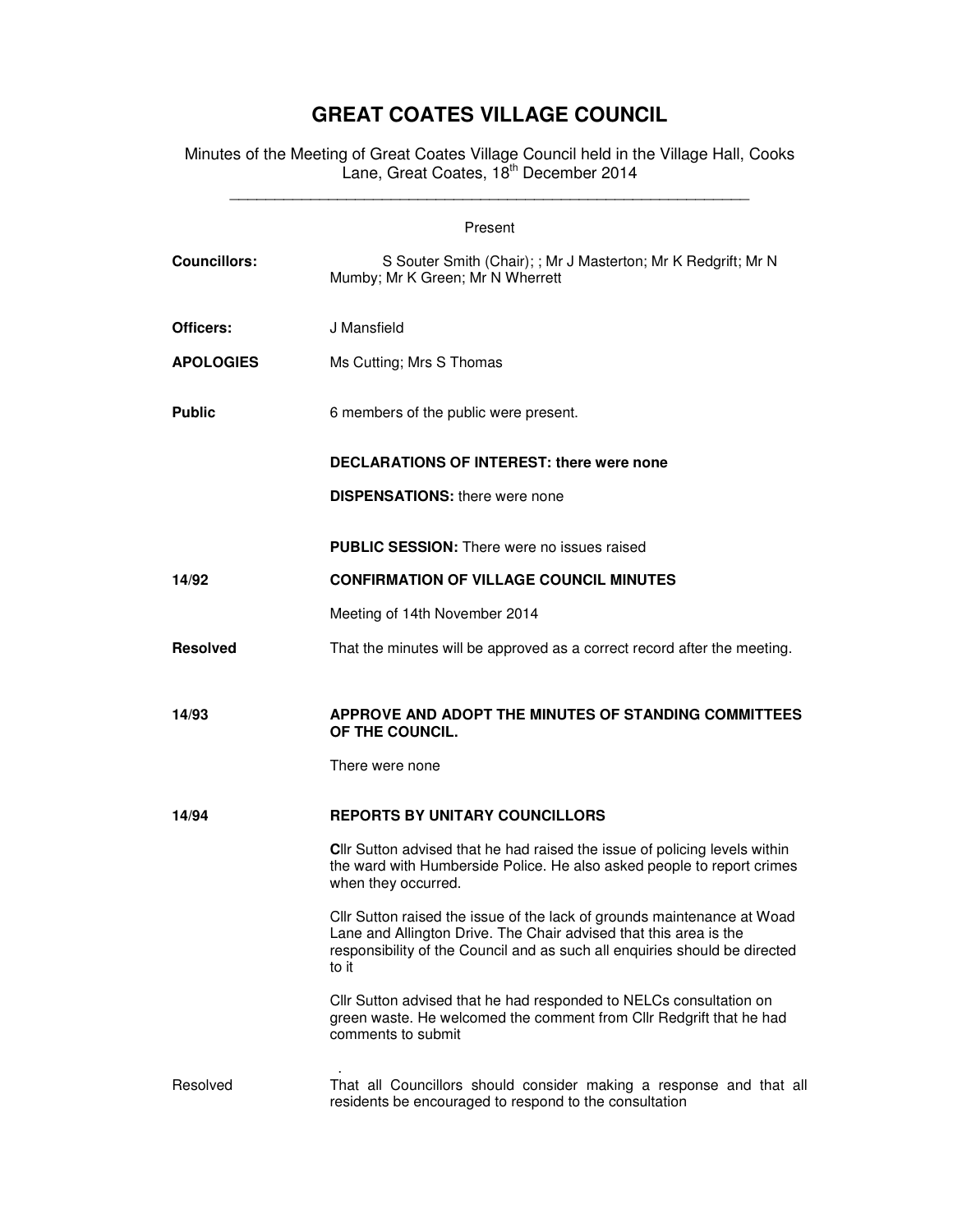| 14/95           | <b>REPORTS FROM REPRESENTATIVES TO OUTSIDE</b><br>ORGANISATIONS                                                                                                                                                                                                                                                                                            |
|-----------------|------------------------------------------------------------------------------------------------------------------------------------------------------------------------------------------------------------------------------------------------------------------------------------------------------------------------------------------------------------|
|                 | There were none                                                                                                                                                                                                                                                                                                                                            |
| 14/96           | <b>WAR MEMORIAL</b>                                                                                                                                                                                                                                                                                                                                        |
|                 | A report was received from the Clerk which detailed the report produced<br>by Hodsons architects                                                                                                                                                                                                                                                           |
| Resolved        | That the Clerk invite Hodsons architects to the next Council meeting                                                                                                                                                                                                                                                                                       |
| 14/97           | <b>PLANNING APPLICATIONS</b>                                                                                                                                                                                                                                                                                                                               |
|                 | DM/0455/14/OUT was discussed                                                                                                                                                                                                                                                                                                                               |
| <b>Resolved</b> | That the Clerk advise NELC Planning that the original decision of May still<br>stands <i>i.e.</i> there are no concerns                                                                                                                                                                                                                                    |
| 14/98           | <b>REPORT ON HALL REPAIRS</b>                                                                                                                                                                                                                                                                                                                              |
|                 | Cllr Masterton reported as he has been liaising with relevant parties. He<br>gave an update saying that the shelf has been removed; there is still<br>some cracking in the corners; the building has not been signed off. There<br>was a discussion over what could be done and possible legal position<br>and costs. A vote was held over possible action |
| <b>Resolved</b> | That a tender be done to engage an independent Building Inspector to<br>inspect and produce a report on the Hall. A decision will be made on<br>action once the cost is identified                                                                                                                                                                         |
| 14/99           | <b>FINANCE REPORT</b>                                                                                                                                                                                                                                                                                                                                      |
|                 | (1) Report on funding from the Clerk                                                                                                                                                                                                                                                                                                                       |
|                 | The Clerk advised that membership of VANEL as per a previous meeting<br>was being resolved and that they would be about to provide support and<br>advice                                                                                                                                                                                                   |
| <b>Resolved</b> |                                                                                                                                                                                                                                                                                                                                                            |
|                 | The report be noted                                                                                                                                                                                                                                                                                                                                        |
| 14/100          |                                                                                                                                                                                                                                                                                                                                                            |
|                 | (2) NELC Loan Proposal                                                                                                                                                                                                                                                                                                                                     |
|                 | Council discussed 4 options in turn and a vote was held                                                                                                                                                                                                                                                                                                    |
| <b>Resolved</b> | That the Council agreed on option 4                                                                                                                                                                                                                                                                                                                        |
|                 | (3) Budget and precept requirements                                                                                                                                                                                                                                                                                                                        |